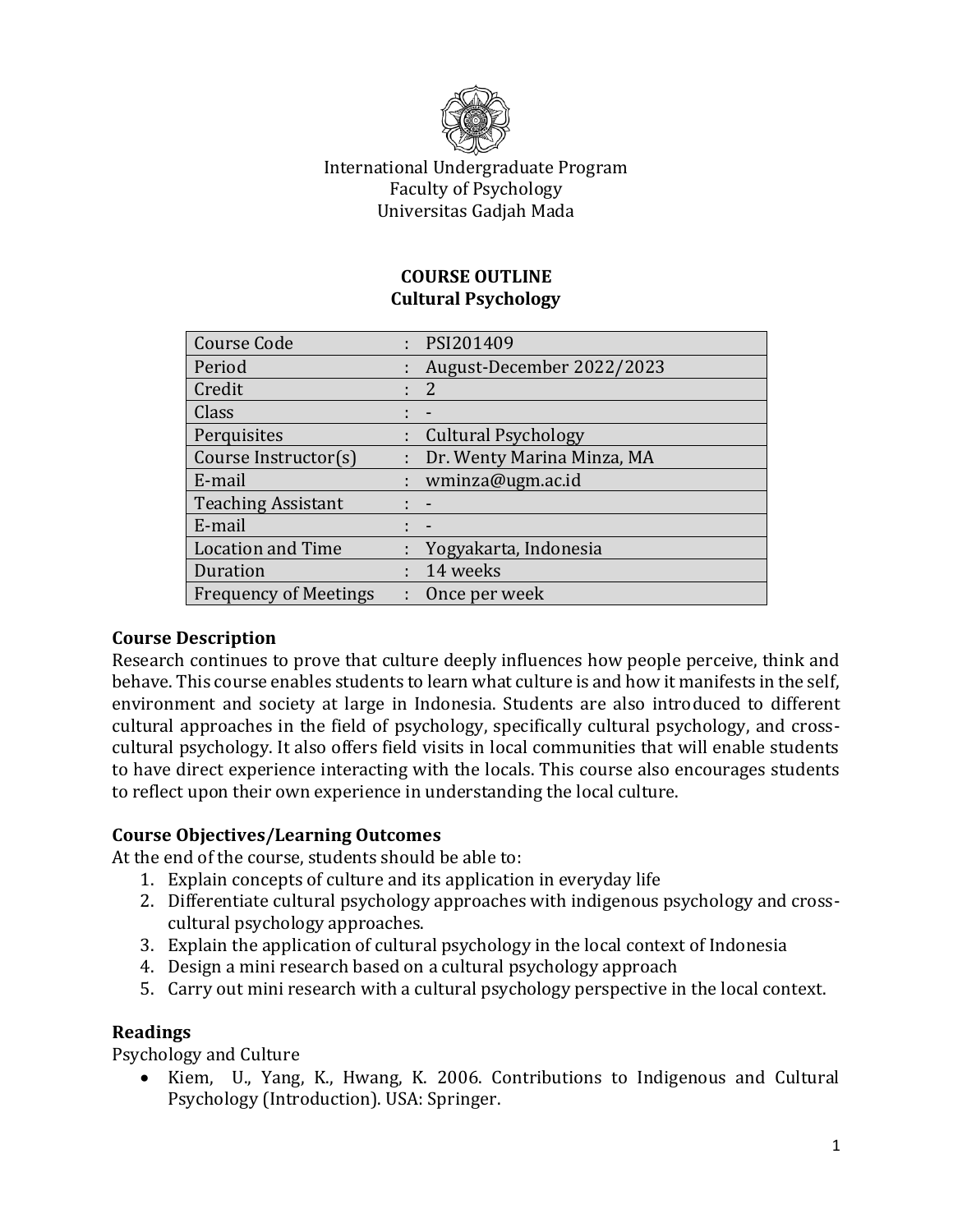- Greenfield, P. 2000. Three approaches to the psychology of culture. *Asian Journal of Social Psychology, 3*, 223-240.
- Hofstede, G. 2011. *Dimensionalizing Culture: a Hofstede Model in Context.*
- Valsiner, J., & Rosa, A. 2007. The Cambridge Handbook of Sociocultural Psychology. Cambridge: Cambridge University Press.

## Local Context

## *Javanese Society*

- The Javanese Gentry by Umar Kayam (Translation by Vladislav Zhukov), novel
- The Dancer (Sang Penari), adapted from Ronggeng Dukuh Paruk by Ahmad Tohari (film)
- Smith-Hefner, N.J. 2005. The New Muslim Romance: Changing Patterns of Courtship and Marriage Among Educated Javanese Youth. Journal of Southeast Asian Studies, 36 (3), pp 441–459.

## *Youth and Transition in Indonesio (*choose 1 or 2)

- Minza. W.M. 2017. Parental expectations and young people's migratory experiences in Indonesia. *Jurnal Psikologi,* 44(1), 66-79
- Minza, W.M. 2014. Ethnicity and Young People's Work Aspirations in Pontianak. *In Search of Middle* Indonesia. Klinken, G & Berenschot, W. (eds). Leiden: Brill
- Minza, W.M., 2012. Young migrants and education to work transitions in Pontianak, West Kalimantan. *Asia Pacific Journal of Anthropology,* 13 (1), 64-75.
- Minza, W.M. & Herlusia, S.I. 2022. Affect and trust in the educational migration of young people from provincial towns in Indonesia. *Ethnography and Education.*
- Minza, W.M., Wahid, M., Zaky, M., Shabrina, Z.N. 2022. Youth movements and the politics of recognition and redistribution. *Politics of Citizenship in Indonesia.* Springer.

## *Youth and Friendship in Indonesia*

- Minza, W.M. et al, 2022. 'My Neighbor My Friend': The relevance of support, closeness and history of relations in neighborhood friendship. *Human Arenas. <https://link.springer.com/article/10.1007/s42087-022-00283-w>*
- Faturochman, F., Minza, W.M., Firmansyah, R. 2020. Trust and Trustworthiness of friendship relation in Yogyakarta and Makassar. *Jurnal Psikologi,* 47(2), 75-92.

## **Methods of Instruction:**

Lectures: 30% Discussion: 30% Group work: 30% Presentations: 10%

## **Course Assessment**

The final grade of the course will be compiled proportionally from the components below: Examinations 90 %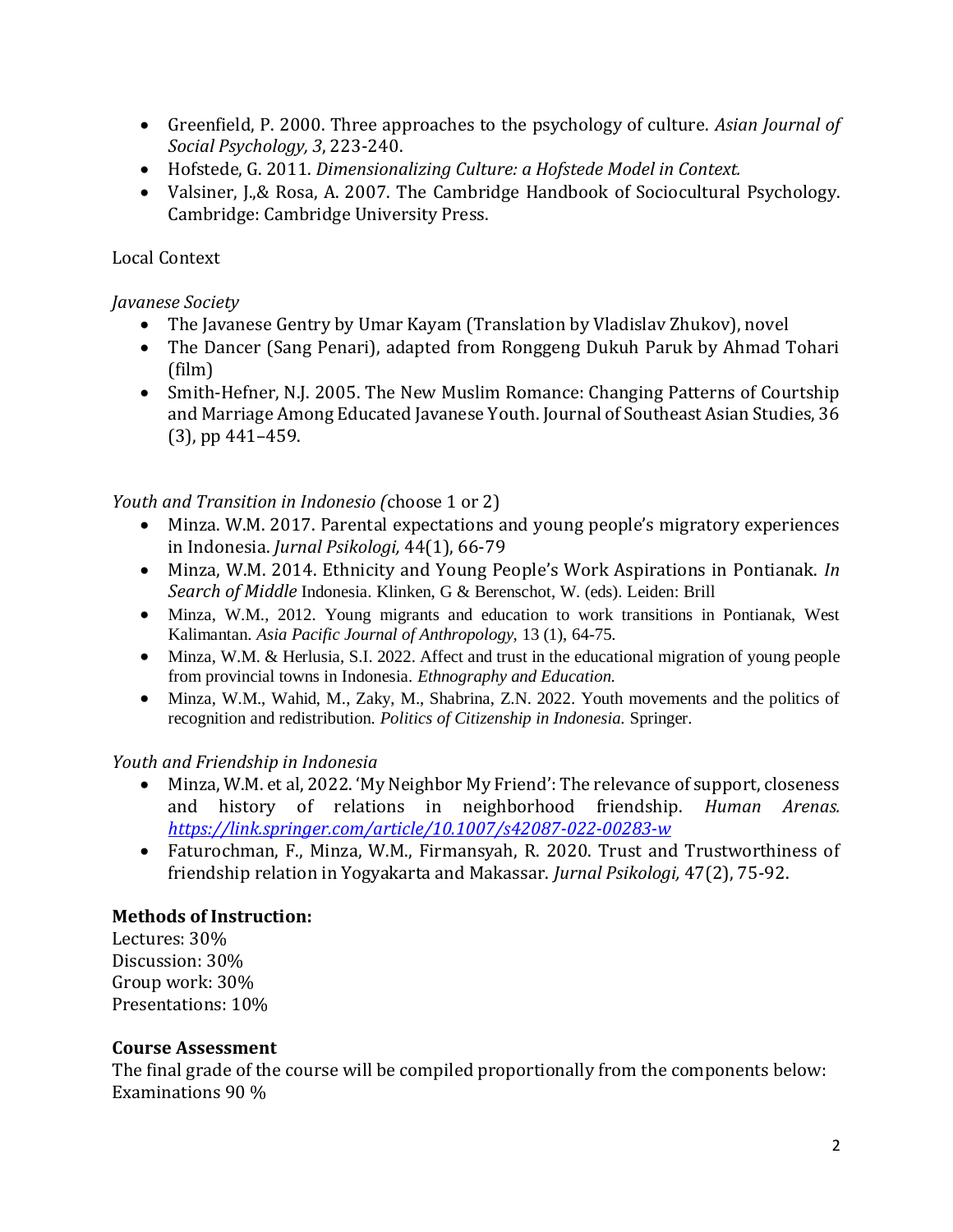Class participation (20%)

# **Methods of Evaluation:**

## **1. Examination (90%)**

#### a. Mid-term exam (30%)

The mid-term exam supports the achievement of course objective #1. #2, and #3. The mid-term exam takes the form of a classroom observation report and will cover the topic of week 1 – to week 7.

#### b. Final exam (60%)

The final exam supports the achievement of course objective #4 and #5. The final exam takes the form of in-class presentation and individual paper. It will cover the topic of week 8 – week 14.

#### b.1. Group presentation (30%)

Presentation Grading Indicator

| <b>Grading Indicators</b>                      |     |  |
|------------------------------------------------|-----|--|
| Comprehensiveness                              |     |  |
| Clarity of presentation                        |     |  |
| Clear presentation material (PPT, video, etc.) |     |  |
| Time discipline                                |     |  |
| Answer/response to questions                   |     |  |
| <b>TOTAL</b>                                   | 100 |  |

\*) Same score applies to all group members. Exception: if one member shows minimum effort and engagement in the group, then her/his score will be deducted 20 points.

#### b.2. Individual paper (30%)

| Paper Grading Indicator          |                  |  |  |
|----------------------------------|------------------|--|--|
| <b>Grading Indicators</b>        | <b>Max Score</b> |  |  |
| Reference and in-text citation   | 20               |  |  |
| Background problem               | 30               |  |  |
| Analysis, results and discussion | 40               |  |  |
| On-time Submission               | 10               |  |  |
| <b>TOTAL</b>                     | 100              |  |  |

## **2. Class Engagements (worth 10%)**

Students are expected to attend class, have required assignments prior to class time, and actively contribute to the discussion with thoughtful responses, reflections, and questions about the readings. In order to create meaningful class discussions, students are encouraged to review the suggested course readings attached to this course outline. Criteria assessing class engagements include the following behaviors and characteristics:

- Class attendance minimum 75% out of 14 meetings
- Engagement in-class discussion
- Contributing thoughtful, reflective comments, questions, or observations about the theories discussed in class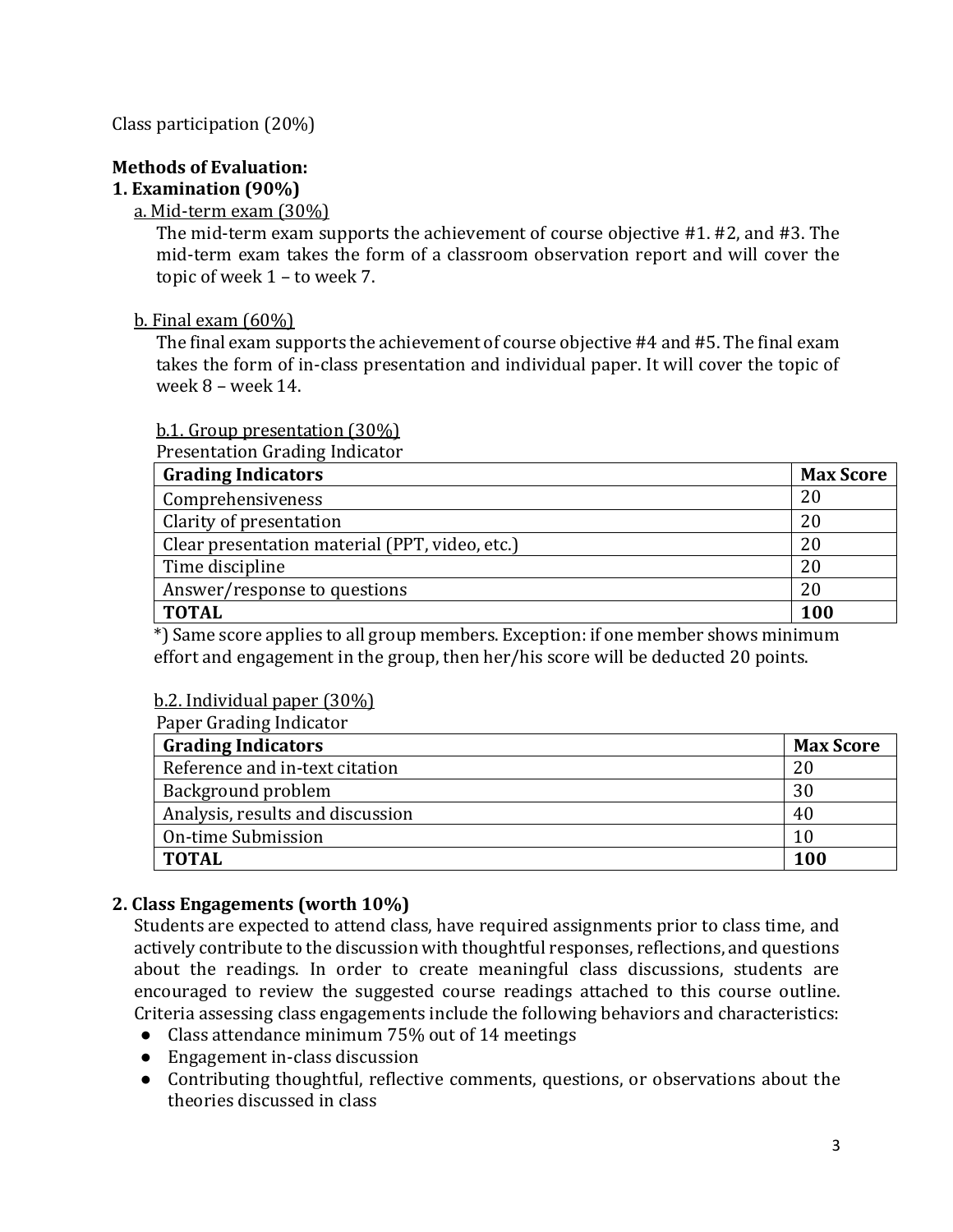- Listening to others with respect
- Asking questions for clarification
- Allowing yourself to be open-minded, curious, make mistakes, and recognize that there will be times when you will not be able to make sense of the material. Please ask questions! Please see me!

#### **Course Policies**

- Excused absences are described in the Undergraduate Student Manual/Attendance Policy. Students should attend at least 75% of the total 14 meetings; otherwise, the final examination is not granted, which can lead to an unsatisfactory grade for this course. Three or more absences (excused or unexcused) will necessitate a special advisement meeting with the course instructor to discuss the student's continuation in the course.
- Late papers will result in a two-point deduction from the paper grade itself for each day late.
- In the event of a canceled class, the instructor reserves the right to schedule a makeup class during exam week.

#### **Academic Integrity**

Academic integrity is an ethical policy of academia from which students joining this course are not exempted. Among the ethical behaviors highlighted in this course, but not limited to, are: (i) learning commitment, reflected as the students meet the attendance requirements, and (ii) honest behavior, demonstrated as the students adhere to the nonplagiarism conduct. A breach of academic integrity can result in A FAILURE OF AN ENTIRE COURSE.

#### **Attendance Policy**

Attending lectures demonstrates students learning commitments. In compliance with the Faculty Academic Regulation, students should attend 75% of the total lectures; otherwise, permission to attend the final examination is not granted, which in turn can lead to an unsatisfactory grade obtained for this course.

#### **Plagiarism Policy**

Students should be fully aware that plagiarism is unethical behavior that breaches academic integrity and, therefore, may cause serious sanctions, from an unsatisfactory grade to a failure of the entire course. Overall, plagiarism is simply defined as presenting someone else's thoughts or work as your own. This action can vary from having inappropriate academic referencing to deliberate cheating. Below are the types of plagiarism students should be aware of:

- 1. **Copying**: using identical or very similar words to the original text or idea without acknowledging the source. Although this action is often subject to absentmindedness, it can be perceived as a deliberate action to present someone else's work as our own.
- 2. **Inappropriate paraphrasing**: changing a few words and phrases while still retaining the original structure and content without giving credit to the original sources.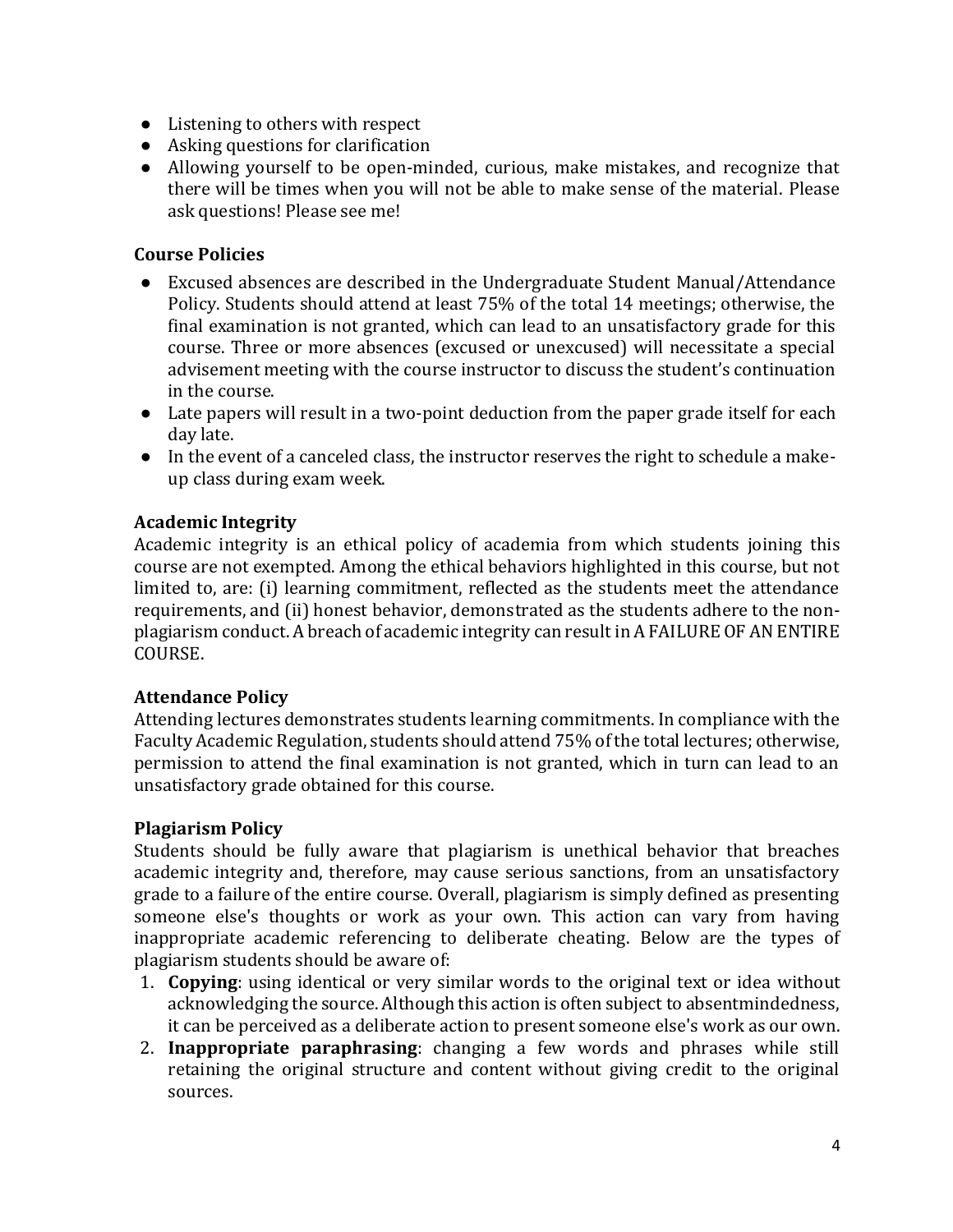3. **Collusion**: denying the contribution of others and claiming the work as a person's work. Collusion also includes making your work available to another student for them to copy it, stealing or obtaining another person's work to copy it, and taking full responsibility for another person's academic work either voluntarily or with financial gain.

For more information about plagiarism, visit [http://www.plagiarism.org/.](http://www.plagiarism.org/)

#### **Changes to Syllabus:**

As a student, you acknowledge receipt of this syllabus and the information herein by continuing to attend this course. As the instructor, I reserve the right to make changes to this syllabus if circumstances warrant such a change. All major changes will be provided to you in writing.

#### **Appropriate Use of Electronic Devices in the Classroom**

The use of cell phones or other electronic devices during lectures and lab sessions for texting, talking, or any other purpose is disruptive to the other students, and, therefore, such use of electronic devices is prohibited. Please be courteous to your instructor and your fellow classmates and turn off all electronic devices and store them properly during class. The use of laptop computers and tablets during lectures and lab sessions must be limited to course activity only. Accessing any social media site (Facebook, Twitter, Instagram, etc.) or personal e-mail accounts during lectures and lab sessions is a violation of classroom policy. Students are prohibited from having cell phones or other electronic devices during examinations. All electronic devices should be turned off completely and properly stored away during examinations.

**Grading System:** The table below shows grade totals and corresponding letter grades for the course. Course grade totals ending in 95 or higher are rounded up to the next whole number.

| A+          | 98-100 |  |  |
|-------------|--------|--|--|
| A           | 92-97  |  |  |
| A-          | 89-91  |  |  |
| A/B         | 86-88  |  |  |
| $B+$        | 80-85  |  |  |
| B           | 77-79  |  |  |
| $B -$       | 74-76  |  |  |
| B/C         | 70-73  |  |  |
| $C +$       | 67-69  |  |  |
| $\mathsf C$ | 64-66  |  |  |
| $C -$       | 60-63  |  |  |
| C/D         | 57-59  |  |  |
| D+          | 54-56  |  |  |
| D           | 50-53  |  |  |
| E(T)        | < 50   |  |  |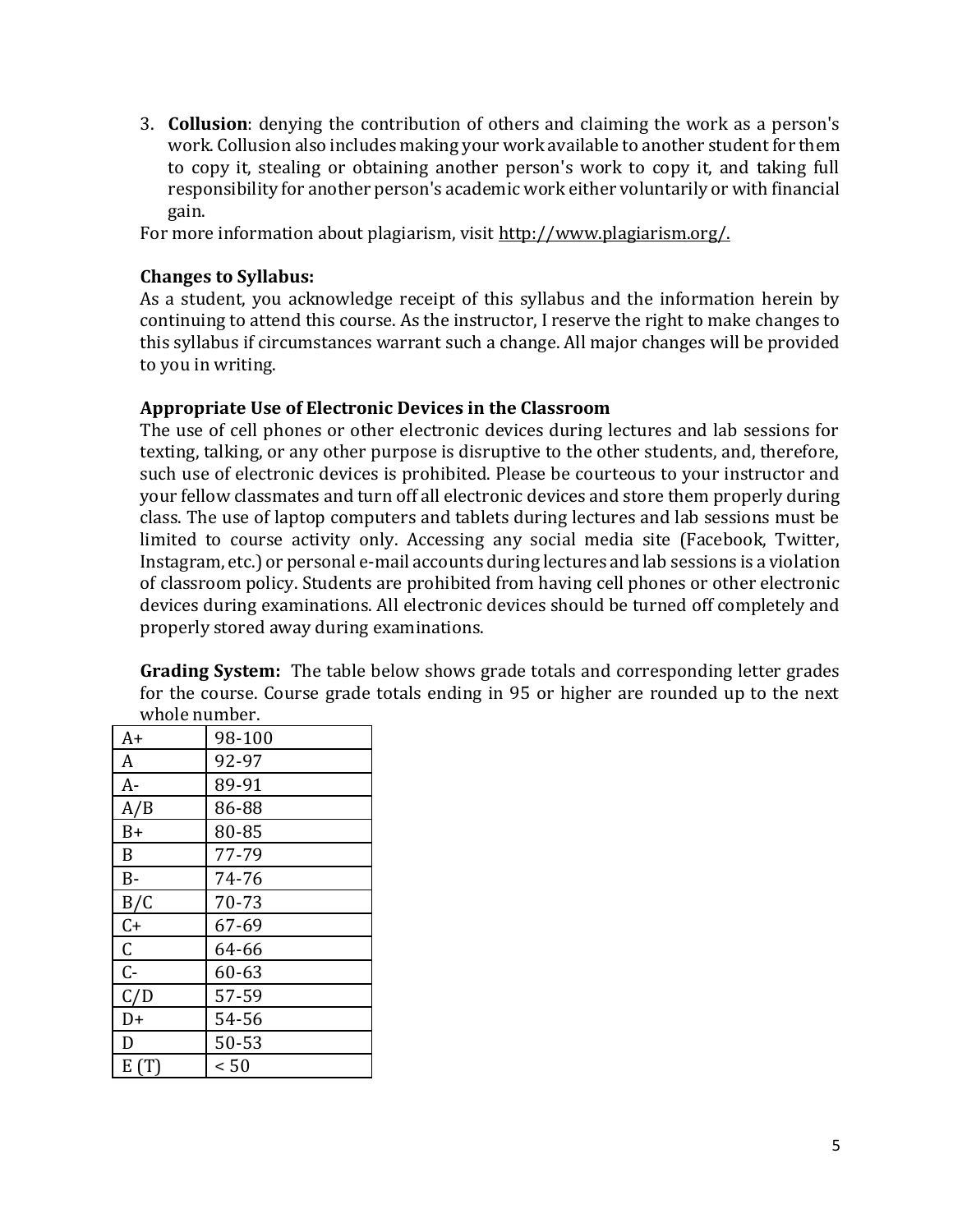## **Course Calendar:**

| <b>Meeting</b>                              | Day &<br><b>Date</b>                          | <b>Topics</b>                                                                                                   | <b>Learning &amp; Teaching Methods</b>                       | <b>Assessment</b>                |  |
|---------------------------------------------|-----------------------------------------------|-----------------------------------------------------------------------------------------------------------------|--------------------------------------------------------------|----------------------------------|--|
| $\mathbf{1}$                                |                                               | Introduction                                                                                                    | Lecture, discussion                                          | Class engagements                |  |
|                                             |                                               |                                                                                                                 |                                                              |                                  |  |
| $\overline{2}$                              |                                               | What and why culture?                                                                                           | Lecture, discussion                                          | Class engagements                |  |
| $\overline{3}$                              |                                               | Psychological perspectives<br>on<br>Cross-cultural<br>culture:<br>psychology<br>indigenous<br>and<br>psychology | Lecture,<br>case-based<br>learning,<br>discussion            | Class engagements                |  |
| $\overline{4}$                              |                                               | Psychological perspectives<br>on<br>culture: Cultural Psychology                                                | case-based<br>learning,<br>Lecture,<br>discussion            | Class engagements                |  |
| 5                                           |                                               | Cultural<br>Psychology<br>The<br>of<br>Javanese Society                                                         | Lecture, case-based learning (novel<br>and film), discussion | Class engagements                |  |
| 6                                           |                                               | Transition<br>Youth<br>and<br>in<br>Indonesia                                                                   | case-based<br>Lecture,<br>learning,<br>discussion            | Class engagements                |  |
| $\overline{7}$                              |                                               | Youth<br>Friendship<br>and<br>in<br>Indonesia                                                                   | case-based<br>Lecture,<br>learning,<br>discussion            | Class engagements                |  |
| <b>MIDTERM EXAM:</b> Individual Essay (40%) |                                               |                                                                                                                 |                                                              |                                  |  |
| 8                                           |                                               | Preparation for mini research                                                                                   | Group discussion                                             | Class engagements                |  |
| 9                                           | Discussion<br>of mini<br>research<br>proposal |                                                                                                                 | Group presentations and discussion                           | Group<br>presentation<br>rubrics |  |
| 10                                          |                                               | Field research                                                                                                  | Data collection                                              | Class engagements                |  |
| 11                                          |                                               | Field research                                                                                                  | Data collection                                              | Class engagements                |  |